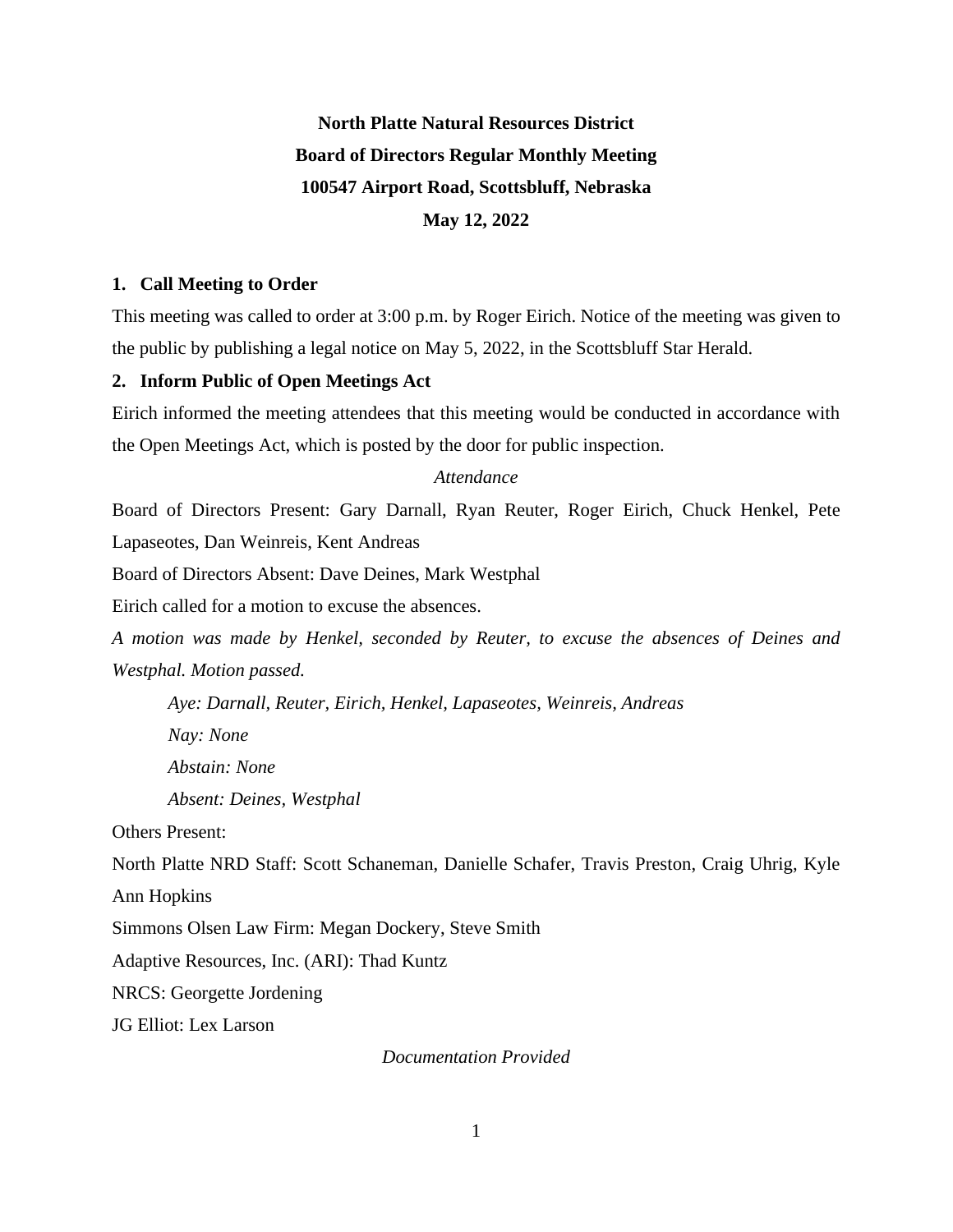The following documents were made available at the meeting for the Board of Directors and public review:

- 1. Meeting Notice
- 2. Agenda
- 3. Minutes of the April 14, 2022, Board of Directors Meeting
- 4. Treasurer's Report
- 5. Manager's Report
- 6. 2022 NRD Basin Tour Itinerary
- 7. North Platte NRD General Manager/Assistant Manager/Office Manager Grant of **Authorities**
- 8. North Platte NRD Greener Gardens Greenhouse Plant Sale Flyer

#### **3. Approval of Minutes of Previous Meeting**

The Board reviewed the minutes of the April 14, 2022, regular monthly meeting. *A motion was made by Reuter, seconded by Darnall, to approve the minutes of the March 10, 2022, regular monthly meeting. Motion passed.*

*Aye: Darnall, Reuter, Eirich, Henkel, Lapaseotes Nay: None*

*Abstain: Andreas, Weinreis*

*Absent: Deines, Westphal*

# **4. Treasurer's Report and Accounts Payable**

Reuter reviewed the monthly expenses from the Treasurer's Report with the Board. Lapaseotes brought up concerns about the consolidation of banking without board approval and the possibility of a lack in insurance above FDIC. Gary Darnall also expressed concern about insurance. Scott Schaneman explained how John Berge had previous conversations with the board about reducing the number of banks the NRD uses. Danielle explained how money above FDIC insurance limits is covered by Pledge Securities. Dan Weinreis, Roger Eirich, and Kent Andreas recalled having conversations with John Berge about consolidating NRD bank accounts into less banks.

*A motion was made by Darnall, seconded by Reuter, to accept the Treasurer's Report and pay the bills as listed. Motion passed.* 

*Aye: Andreas, Darnall, Eirich, Henkel, Reuter, Weinreis Nay: None*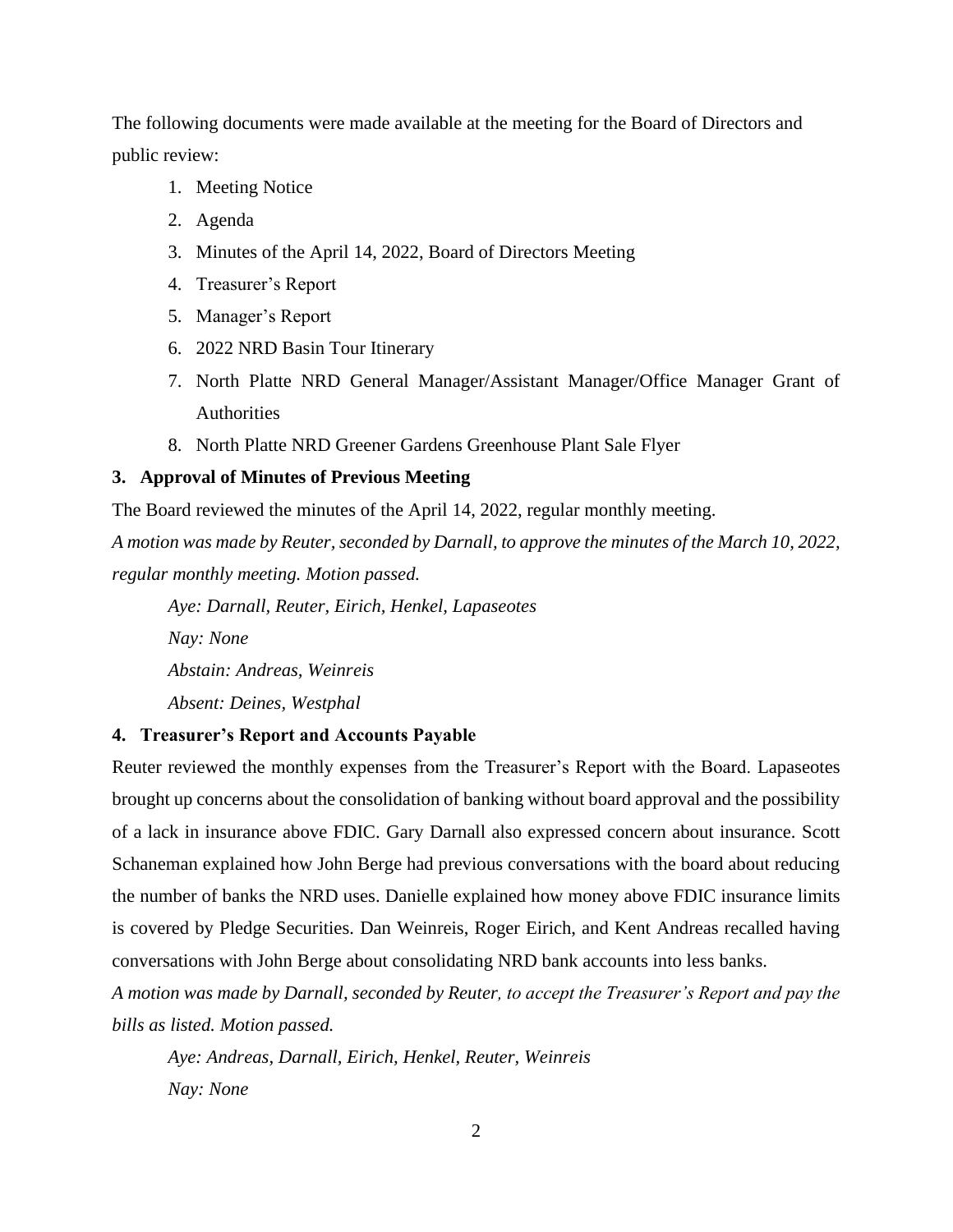*Abstain: Lapaseotes Absent: Deines, Westphal*

# **5. Comments from the Public**

Georgette Jordening (NRCS) gave an update about current programs and the hiring of a new

Resources Conservationist at the Morrill County office.

# **6. Manager's Report**

Scott Schaneman highlighted the following items from his Manager's Report for the Board:

As most of you are aware Travis Preston has accepted the new role as Assistant Manager. Travis began his new position on April 26<sup>th</sup>. As a result of Travis accepting the Assistant Managers position, it left a vacancy in his old position which was GIS Coordinator. Lydia Hendrickson will now be the new GIS Coordinator and has started her new duties on the 26<sup>th</sup> of April as well. Amanda Shepperd our Community Educator has accepted the position Lydia left and will begin her duties as the Community Educator/Data Analyst at the beginning of the new fiscal year. The last change in Departments and Staff is the combining of the Information and Education (I&E) Department with the Database Department. Kyle Ann Hopkins will now be the coordinator for both Departments. Kyle Ann will begin her new position at the beginning of the new fiscal year as well.

We along with South Platte NRD and Upper Niobrara White NRD are hosting the NARD Basin tour which is scheduled for June  $6<sup>th</sup>$  and  $7<sup>th</sup>$ . The NPNRD will have the opportunity to showcase several of the projects we have built or sponsored. We will be showing the group the Enterprise Recharge Project, The Minatare River Return Project, The Greenhouse, as well as the Nine Mile Rehabilitation Project. We will also take some time and visit Chimney Rock, Lake Minatare, and Farmers Irrigation Diversion to discuss surface water operations in the District. A copy of the Itinerary is attached to my report.

This office will be discontinuing the last of the Covid policies that were put in place to protect the staff and the public from Covid 19. These protocols will no longer be effective or required beginning July 1, 2022.

At the April Platte Basin Coalition (PBC) meeting, I was able to get approval on two reimbursement requests that this NRD submitted. We have received approval on the EPIC reimbursement request which is in the amount of \$59,824.26. Those funds will be accessed from the PBC later this coming Fall. The second request that was made and accepted was to fully reimburse the NPNRD at the standard rate of 60% from the PBC for those early retirement contracts that were not reimbursed at the full rate. This reimbursement is in the amount of \$1,370,038.50. These funds will be held in a sequestered bank account and will be made available to the District as those retirement payments are distributed.

Craig Uhrig and I attended the NDEE Partnership meeting that was held in conjunction with other NRD managers and staff as well as the staff from NARD and NDEE. The purpose of the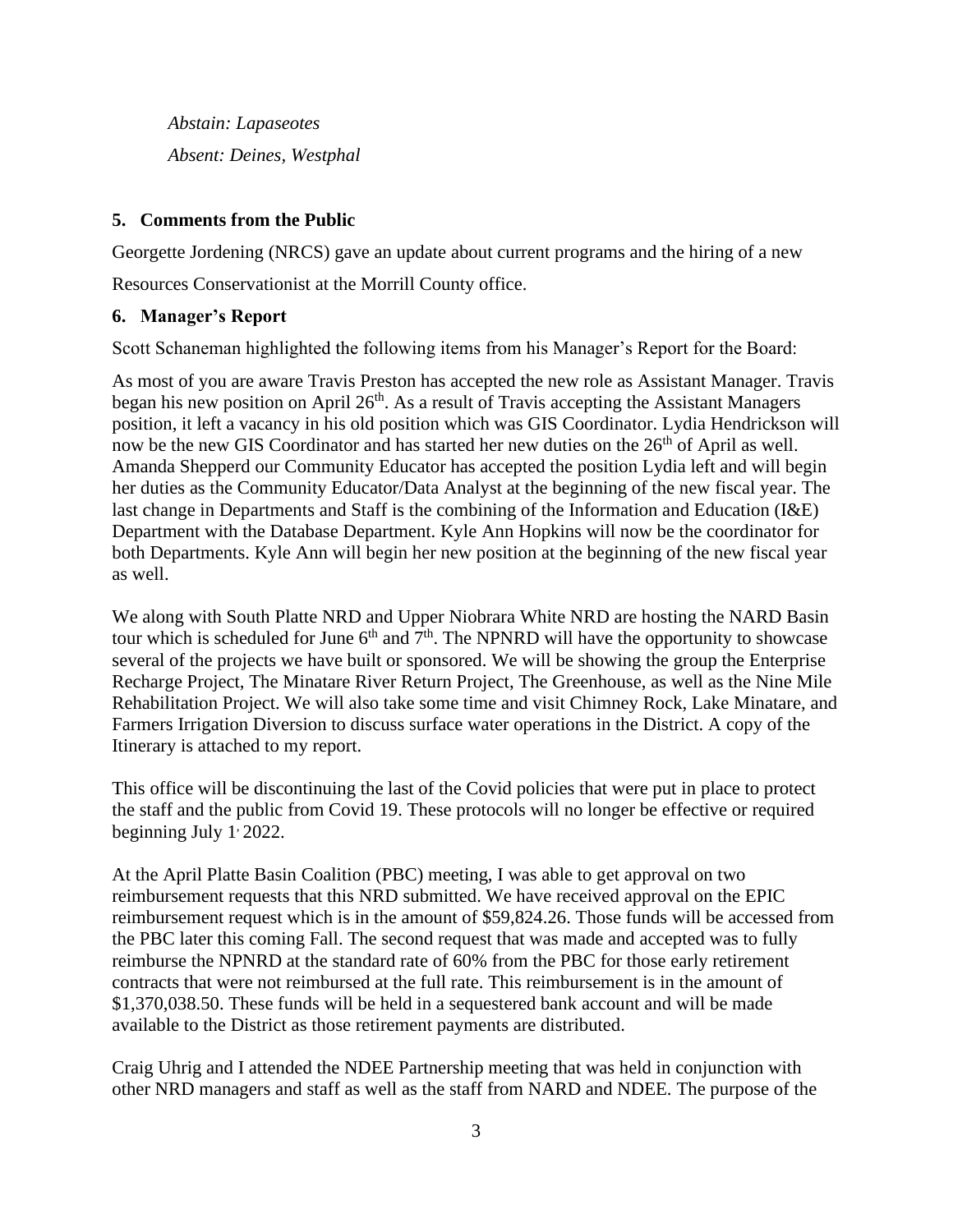meeting was to discuss and try to remedy the communication breakdown that has occurred between the entities. The NRD's have felt they have no support from the NDEE as we continue to battle ground water and surface water pollution. NDEE was there to try to clear the air and listen to the concerns relayed by the NRD's. There are still authorities that I as well as other Managers believe directly fall into the authority of the NDEE that they will not accept responsibility for. NARD/NDEE Liaison Jennifer Swanson is working with both the NRD's and NDEE to try to alleviate some of the concerns. We should know more regarding her efforts soon.

I believe before John left; he discussed the need to look for a new insurance carrier due to LARM no longer insuring NRD's that have water impoundment structures and downstream liability. Danielle, Travis, and I have been working with Matt Greenway from First National Insurance Company (FNIC) out of Lincoln. This company was recommended to me from other NRD's as well as some of the surface water districts. With LARM no longer insuring dams, FNIC has picked up the business of the thirteen NRD's that were insured with LARM. I should have a quote back from this company by late June sometime. Our insurance with LARM will expire on September 30<sup>th</sup>.

The Staff continues to work on the new fiscal year budget. All the budgets have been submitted by the Department heads and we are now incorporating and reviewing those budgets. My intention is to have a budget for the Budget and Personal Committee to look at by the end of the month.

The Water Department has had a transfer application submitted by Mike Bloomenkamp from Broadwater. The ten-thousand-dollar application fee has been paid and the transfer is now being reviewed by Thad. Once the modeling review has been completed, a meeting of the Water Resources Committee will need to be held to move forward with the process. I will be in touch with the Committee once the modeling review has been finished.

I had a discussion with Jesse Bradley from DNR, last Wednesday regarding the transfer permit for the Enterprise Recharge Project. Jesse assured me that we would see that draft transfer order this week. As of today (Monday) I have not seen that draft order. I mentioned to Jesse the wish to be operating the project this year and wanted to have the permit in hand by the NARD Basin Tour. He agreed that this is important to him as well and will be pushing to get the draft order to us for review as soon as possible.

To assist with our monthly collections as well as trying to alleviate any confusion, this District will be sending a monthly statement to those that have received goods or services. That monthly statement will be an aging statement and will include with it a copy of the invoice. We hope this will help our customers as well as assist in the collections of past due balances.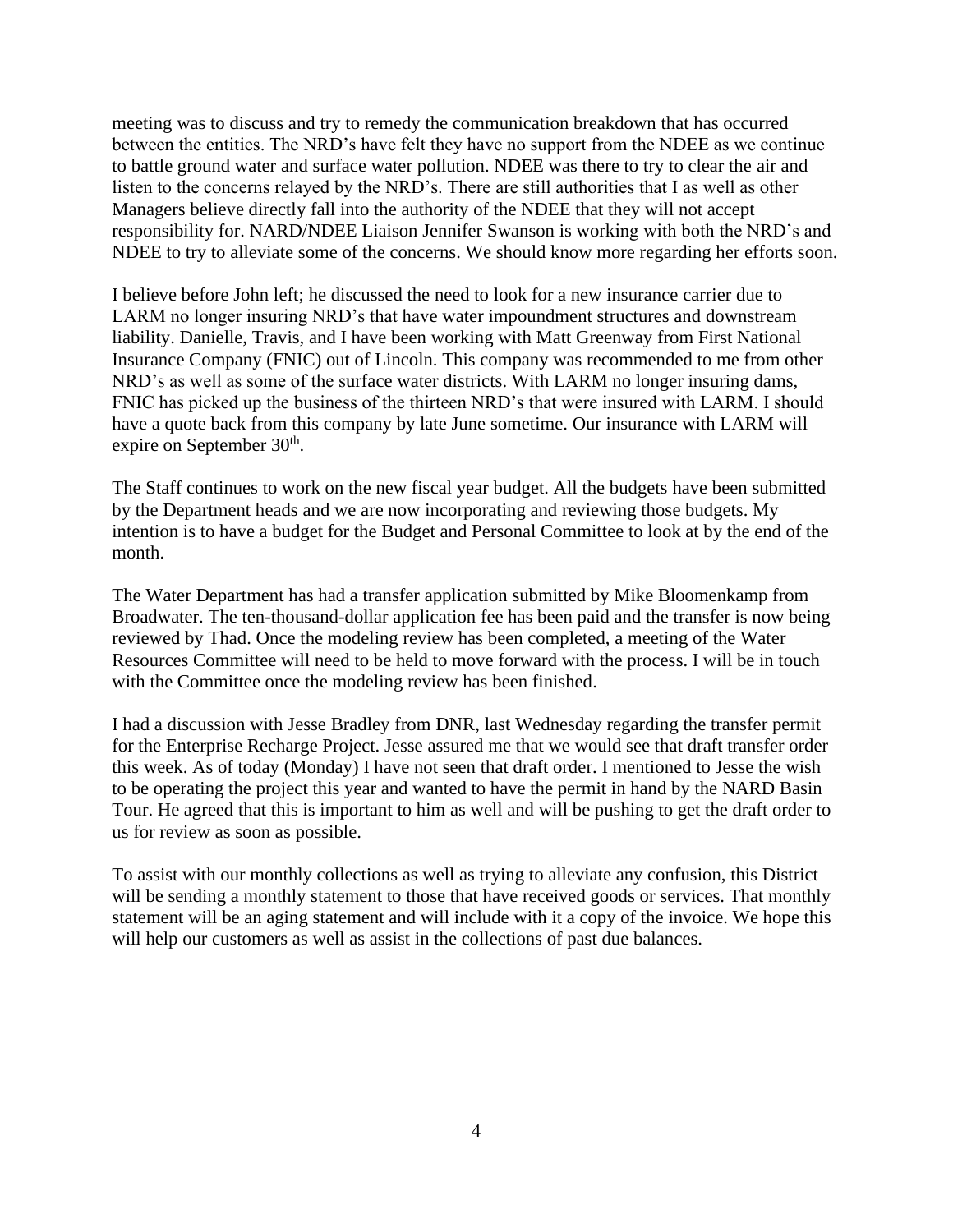The Staff continues to make progress in collecting unpaid balances owed to the District. As of Monday, the ninth:

| $90 \text{ days} +$ | \$3,449.83  |                                                          |
|---------------------|-------------|----------------------------------------------------------|
| $61-90$ days        | \$522.47    |                                                          |
| $31-60$ days        | \$10,664.86 | $$10,315.70$ is due from the Forest Service for a salary |
| reimbursement)      |             |                                                          |
| $1-30$ days         | \$17,743.31 |                                                          |
| Total               | \$32,380.47 |                                                          |

Wednesday May 4<sup>th,</sup> I attended an Upper Platte Principles meeting in Grand Island. Great progress was made as we work towards a fully appropriated status in the Basin. As the group continues to discuss what fully appropriated means to each stakeholder, it is the desire of the NPNRD as well as the SPNRD that there would be no further obligations placed on them. For right now the group does agree that the NRD's above Lake McConaughy have fulfilled their obligation to the river and should be only required to maintain their current level without new future obligations. I will continue to update the Board as the basin stakeholders continue to meet.

#### **7. Discussion and Consideration of Board of Directors Grant of Authorities**

Scott Schaneman explained the authorities and asked for any discussion about changes to any of the authorities, there were none. Kent Andreas asked if the authorities were part of the policy manual. Danielle explained they are not.

*A motion was made by Henkel, seconded by Andreas, to grant the authorities listed. Motion passed.*

*Aye: Andreas, Darnall, Eirich, Henkel, Reuter, Weinreis Nay: None Abstain: Lapaseotes Absent: Deines, Westphal*

## **8. Pumpkin Creek Presentation: Steve Smith**

Steve presented an overview of Pumpkin Creek litigation and explained the NRD is a legislative body and allocations are not subject to review once they have been put in place. There are dozens of active water rights on Pumpkin Creek despite lack of use. A 30-year non-use excuse is available and can be extended with a permit. The excuse can be extended permanently if a producer can partially use the allocation.

Steve informed the board about an opinion letter written by Megan Dockery pertaining to the Chalk Mound Trout Farm. Gary Darnall asked for a copy of the opinion letter and a copy has been provided to all board members.